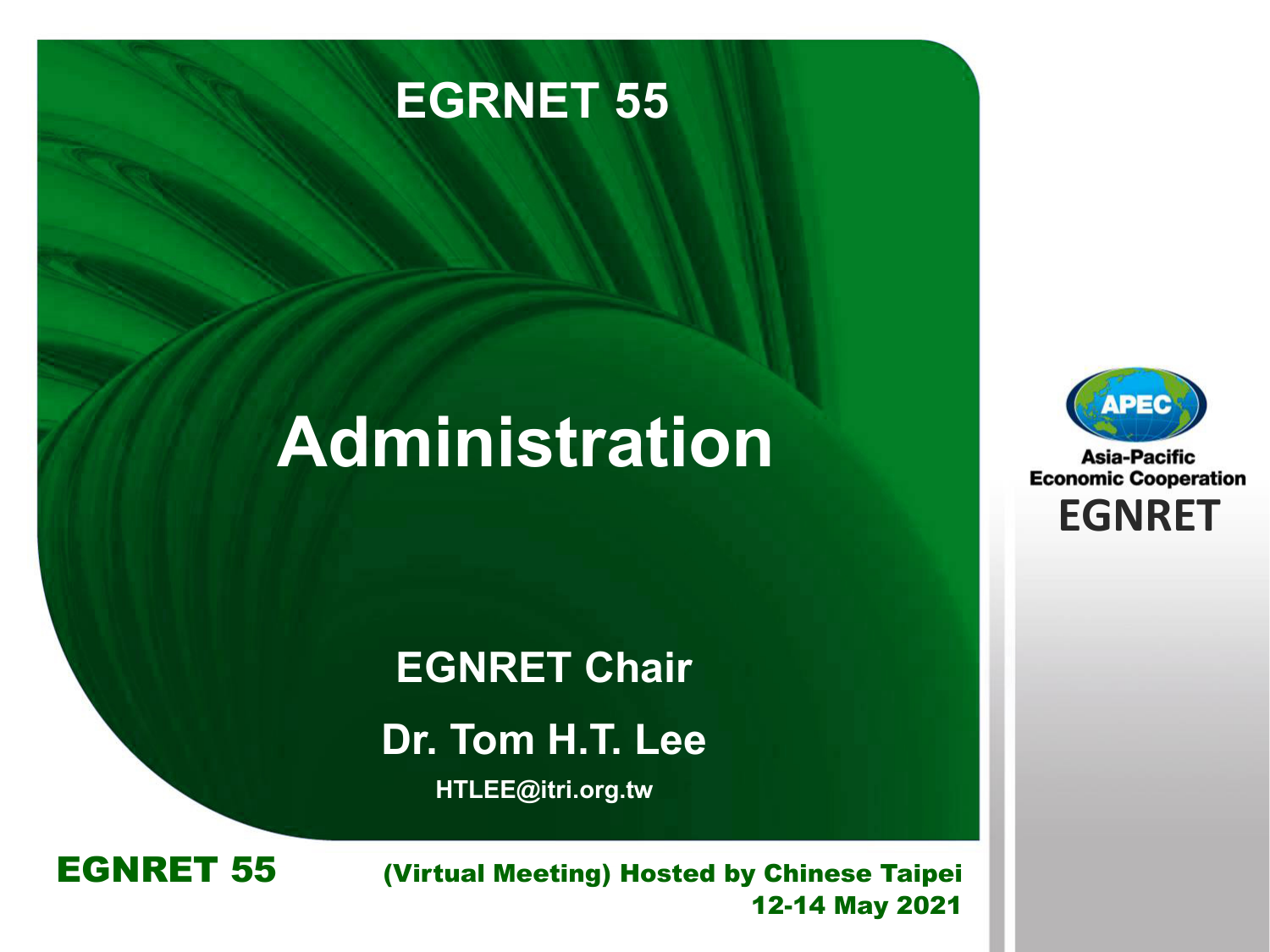

### • **Review of ToR**

- **Coming Events and Next Expert Group Meeting**
- **Other Business**



**Asia-Pacific Economic Cooperation EGNRET EGNRET**



**EXAMPLE 80 Brune I Brunei Darwing** *Brunei Darwing*, 103ted by Chinese 1<br>12-14 May EGNRET 55 (Virtual Meeting) Hosted by Chinese Taipei 12-14 May 2021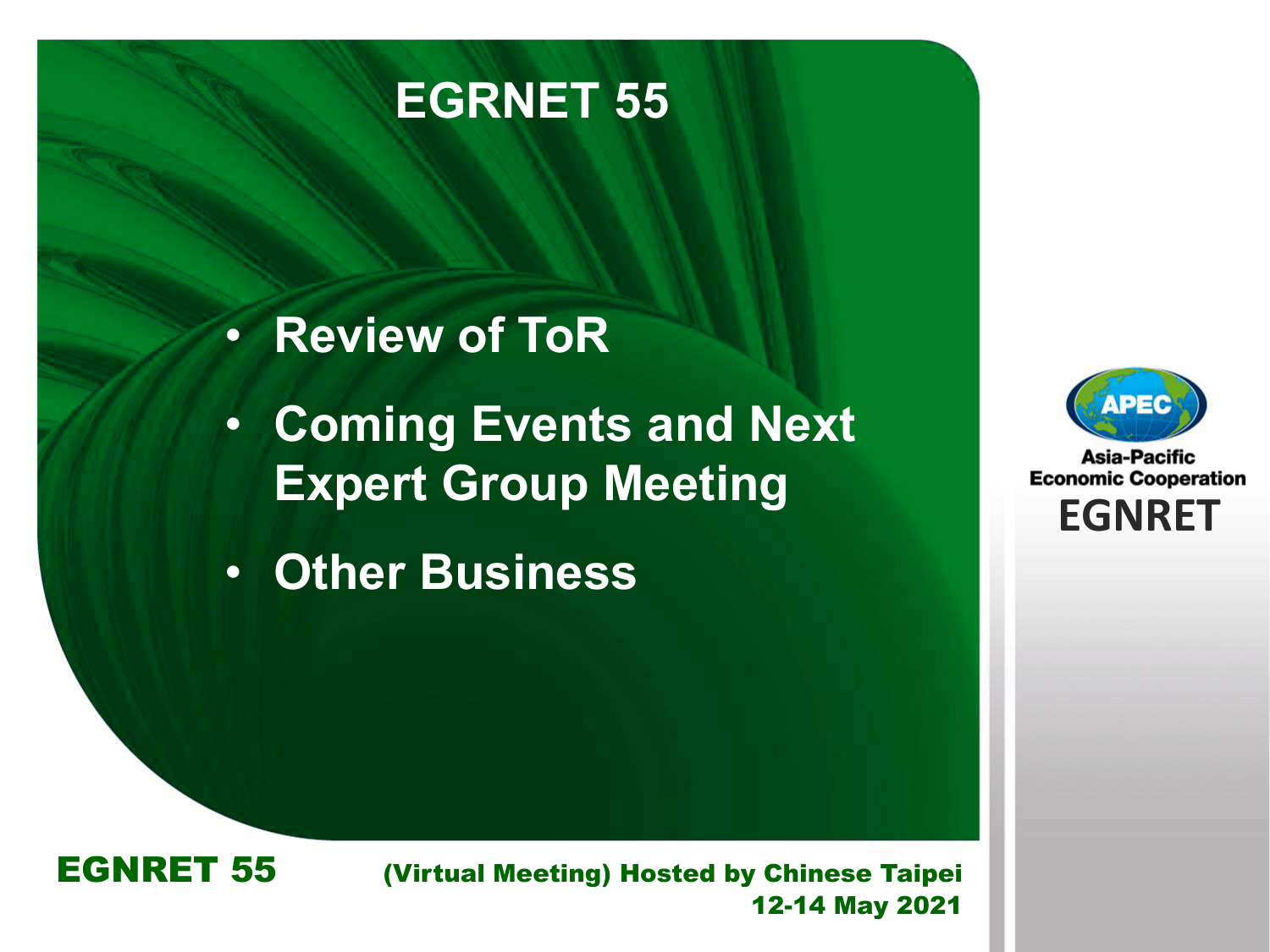# Coming Events



### **EWG 61 21-25 June 2021 (Virtual) Brunei Darussalam**

| <b>Date</b>                       | Time*       | <b>General Schedule</b>                              |
|-----------------------------------|-------------|------------------------------------------------------|
| Day 1<br><b>Monday</b><br>21 June | 08:30-09:15 | <b>Test Run &amp; Registration</b>                   |
|                                   | 09:15-10:30 | <b>APERC Workshop</b>                                |
|                                   | 10:30-11:30 | <b>ER-TF</b> meeting                                 |
|                                   | 11:30-12:00 | <b>LCMT-TF meeting</b>                               |
| Day 2                             | 09:00-09:30 | Registration                                         |
| <b>Tuesday</b><br>22 June         | 09:30-12:00 | Energy Transition Efforts in the Asia-Pacific Region |
| Day 3                             | 08:30-09:00 | Registration                                         |
| Wednesday<br>23 June              | 09:00-12:00 | <b>APEC EWG61 Plenary Meeting</b>                    |
| Day 4                             | 08:30-09:00 | Registration                                         |
| <b>Thursday</b><br>24 June        | 09:00-12:00 | <b>APEC EWG61 Plenary Meeting</b>                    |
| Day 5                             | 08:30-09:00 | Registration                                         |
| <b>Friday</b><br>25 June          | 09:00-12:00 | <b>APEC EWG61 Plenary Meeting</b>                    |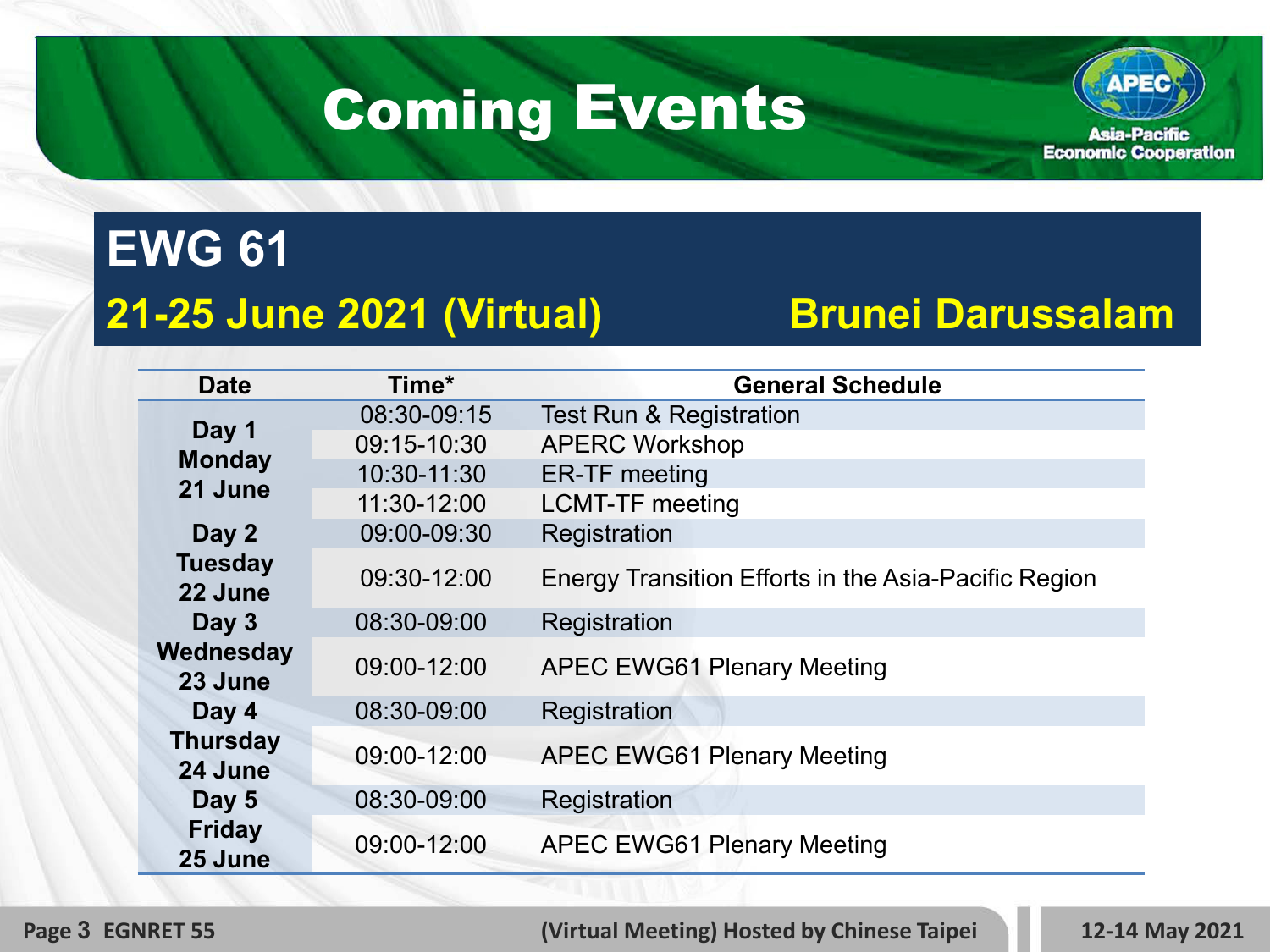



### **Next meeting EGNRET 56 Meeting**

### **Other Business**

### **Any recent workshops to be held?**

**Page 4 EGNRET 55 (Virtual Meeting) Hosted by Chinese Taipei 12-14 May 2021**